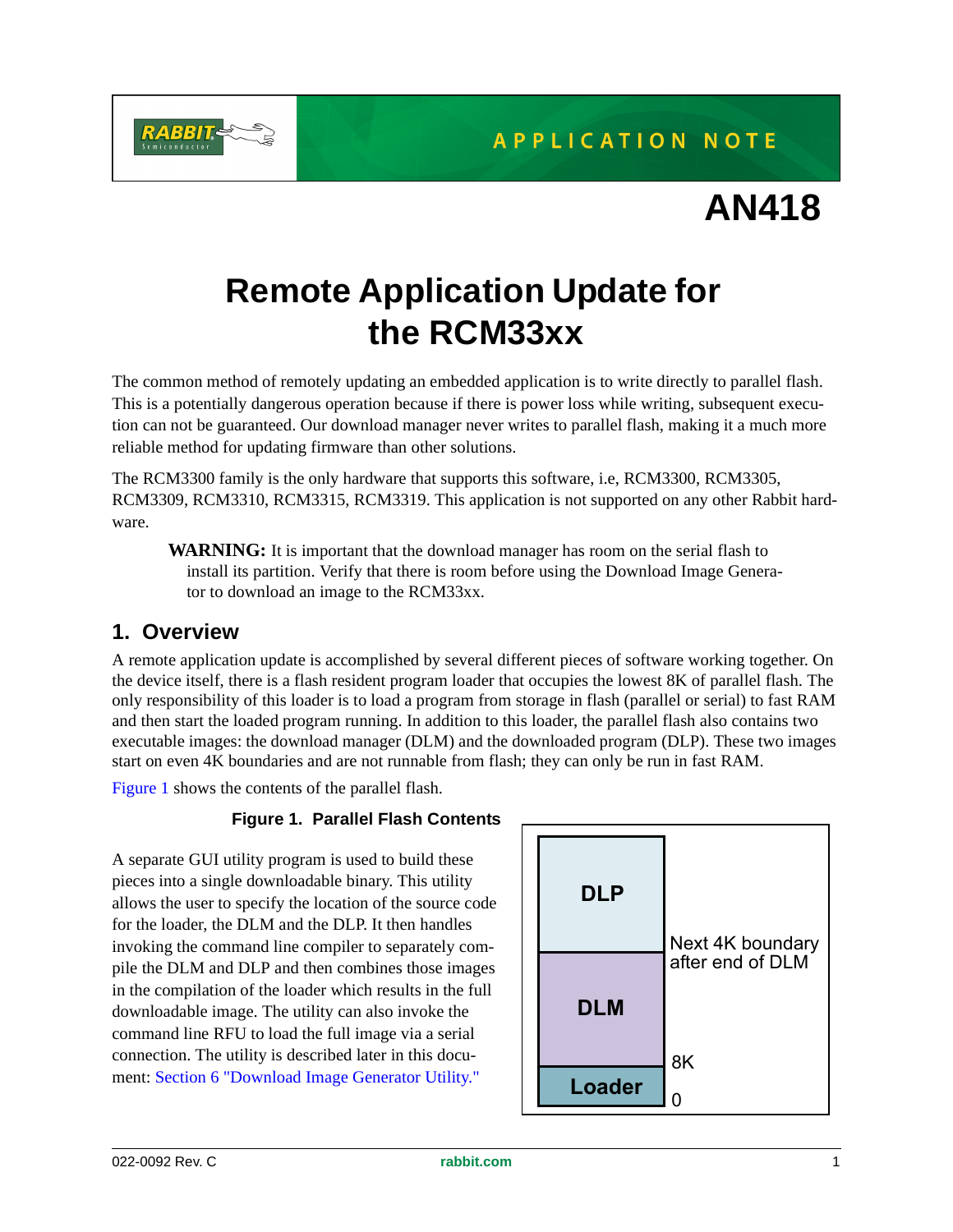The DLP can be any application program that has been modified to use the remote upload library and to call a couple of functions. The library that is used in the DLP handles the details of invoking the loader to load the DLM once the user is validated.

The DLM is a program that is capable of receiving a new image and storing it in serial flash for later execution. The DLM can receive new programs via an easy-to-use web interface and will invoke the loader to load and execute a stored program when requested by the user.

**NOTE:** It is important that both the DLM and DLP be compiled with the "Code and BIOS in flash, Run in RAM" compiler option set, and that both must be compiled with separate Instruction and Data space disabled. The loader must be compiled with the "Code and BIOS in Flash" option set, and also must be compiled with separate Instruction and Data spaces disabled. Compile-time errors will be generated if these options are not set correctly.

# **2. Step-by-Step Walk-Through**

The following steps will walk you through compiling and downloading a full Loader/DLP/DLM image and compiling and sending a DLP to the DLM. Further information for each step can be found later in this document.

- 1. Ensure that the serial flash on the supported RCM33xx board is ready to work with the Remote Application Update sample. This can be accomplished by compiling and running the standard sample program: Samples\RCM3300\SerialFlash\sflash\_inspect.c. Clear pages 0 through 5, inclusive, on the serial flash.
- 2. If the custom DLP will use a portion of the serial flash for a FAT file system, select "Code and BIOS in Flash, Run in RAM" compile mode and deactivate the "Enable separate instruction and data spaces" check box. Compile and run the standard sample program: Samples\RCM3300\RemoteApplicationUpdate\dlm\_fat\_format.c
- 3. Open Dynamic C.
- 4. Select the "File > Project > Open…" menu item. Using the "Open" dialog window that pops up, browse to the main Dynamic C installation directory (if not already there) and open Applications\RCM3300\RemoteApplicationUpdate\loader.dcp. This is a Dynamic C Project file.
- 5. Select the "Options > Project Options" menu item. Click on the "Targetless" tab. On the "Board Selection" tab, select the RCM33x0, RCM33x5 or RCM33x9 board type that is appropriate for your application.
- 6. Click on the Project Options's "Communications" tab. Ensure that the "Serial Options" (especially the "Serial Port" and "Use USB to Serial Converter" items) are correct for the COM port that connects to the supported RCM33xx board.Click OK.
- 7. Select "File > Project > Open…" again. Open dlmdlp.dcp (same folder as loader.dcp).
- 8. Select the "Options > Project Options" menu item. Click on the "Targetless" tab. On the "Board Selection" tab, select the RCM33x0, RCM33x5 or RCM33x9 board type that is appropriate for your application.
- 9. Click on the Project Options's "Communications" tab. Ensure that the "Serial Options" (especially the "Serial Port" and "Use USB to Serial Converter" items) are correct for the COM port that connects to the supported RCM33xx board. Click OK
- 10. Select the "File > Project > Close" menu item so Dynamic C will revert to using the default project file (default.dcp).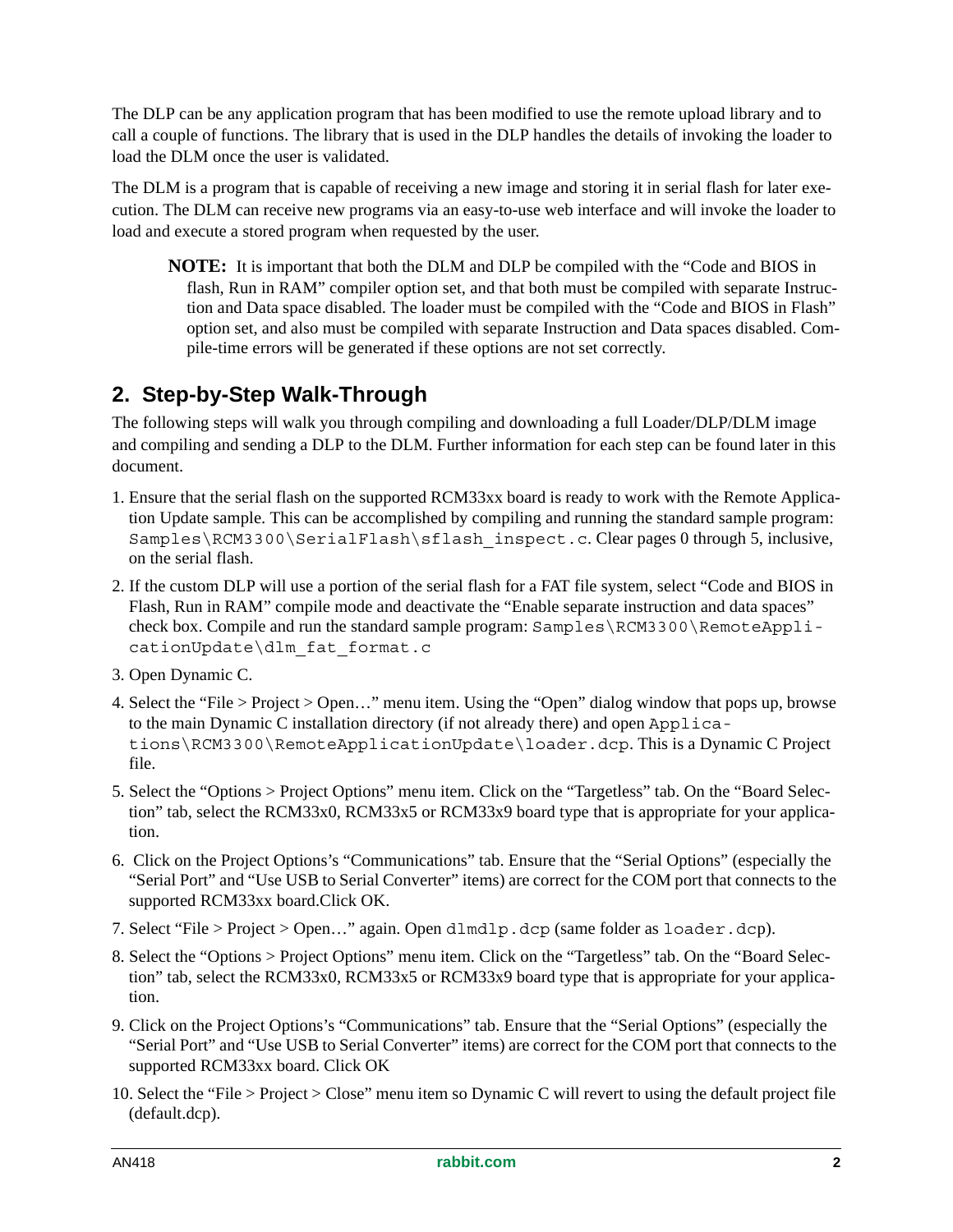11. Close Dynamic C.

- 12. If Dynamic C is or has been installed in more than one location on the PC, open the GUI version of the RFU that is provided in the Dynamic C installation. Select the "Setup > File Locations..." menu item. Confirm that the pathlists are correct for each support file for the Dynamic C installation in use. Close the GUI RFU.
- 13. Open the Download Image Generator (DownloadImageGenerator.exe) found in the Utilities subdirectory. It will open on the Build page.
- 14. Fill in the path for the loader source file (loader.c) and the loader project file (loader.dcp). Look in the Applications\Rcm3300\RemoteApplicationUpdate folder for these files.
- 15. Fill in the path for the DLM source file  $(d \text{lm} \text{ web. c})$  and the DLM project file  $(d \text{lmdlp.dep})$ . Look in the Applications\Rcm3300\RemoteApplicationUpdate folder.
- 16. Fill in the path for the DLP source file (dlp\_web.c) and the DLP project file (dlmdlp.dcp). Sample DLP source files are in Samples\Rcm3300\RemoteApplicationUpdate. The default DLP project file is in Applications\Rcm3300\RemoteApplicationUpdate.
- 17. Make sure that the network settings are set correctly in  $lib \ldots \t\tepip \t\ce{cpp}$  config.lib.
- 18. Click on the Download Image Generator's "Options" tab. Ensure that the paths to the command line compiler (dccl cmp.exe and clrfu.exe) are correct on the Options page. By default when the Download Image Generator starts, it assumes that it is running in the Utilities subdirectory under the main Dynamic C directory, and fills in these paths accordingly.
- 19. If using a COM port other than COM1, on the Options page de-select (un-check) the "RFU command Line:" text box's "Use default" check-box. Then edit the RFU command line to append the appropriate "–s" command line switch. For example, to use COM3 at 115200 baud, append " –s 3:115200" to the end of the RFU command line (excluding the double quotes and noting the spaces surrounding the "-s" switch characters).
- 20. If using a USB programming cable or a USB to serial converter cable, on the Options page deselect (un-check) the "RFU command Line:" text box's "Use default" check-box. Then edit the RFU command line to append the "-usb+" command line switch (excluding the double quotes and noting the space preceding the "-usb+" switch characters).
- 21. Connect a programming cable to the target and click the "Build All' button.
- 22. Ignore the compiler origin warnings and wait until the "Image Loaded Successfully" message appears at the bottom of the program window. Now disconnect the programming cable from the board and cycle power. The loader will load the DLM, which will take care of some bookkeeping, and then load the DLP. The DLP should be up and running a few seconds after cycling power to the board.
- 23. Verify that the DLP is loaded by browsing to [Board's IP address]/reboot.html. By default, the DLM and DLP use basic authentication, so the web browser should present a user name and password dialog. The default user name is "admin" and the default password is "reboot."
- 24. Once the reboot page is loaded, click on the reboot link. This will cause the DLP to shut down, and the loader will reload the DLM. Once the reboot link is clicked, the DLP sends a page to the browser that includes a refresh and redirect tag. After 5 seconds, the browser should refresh and redirect to the main page of the DLM interface.
- 25. Using the Download Image Generator, change the DLP source file path to dlp\_static.c, which is located in the Samples\Rcm3300\RemoteApplicationUpdate folder. This sample is the same as static.c from the Samples\tcpip\http directory except that it has been turned into a DLP. Click the Build DLP button.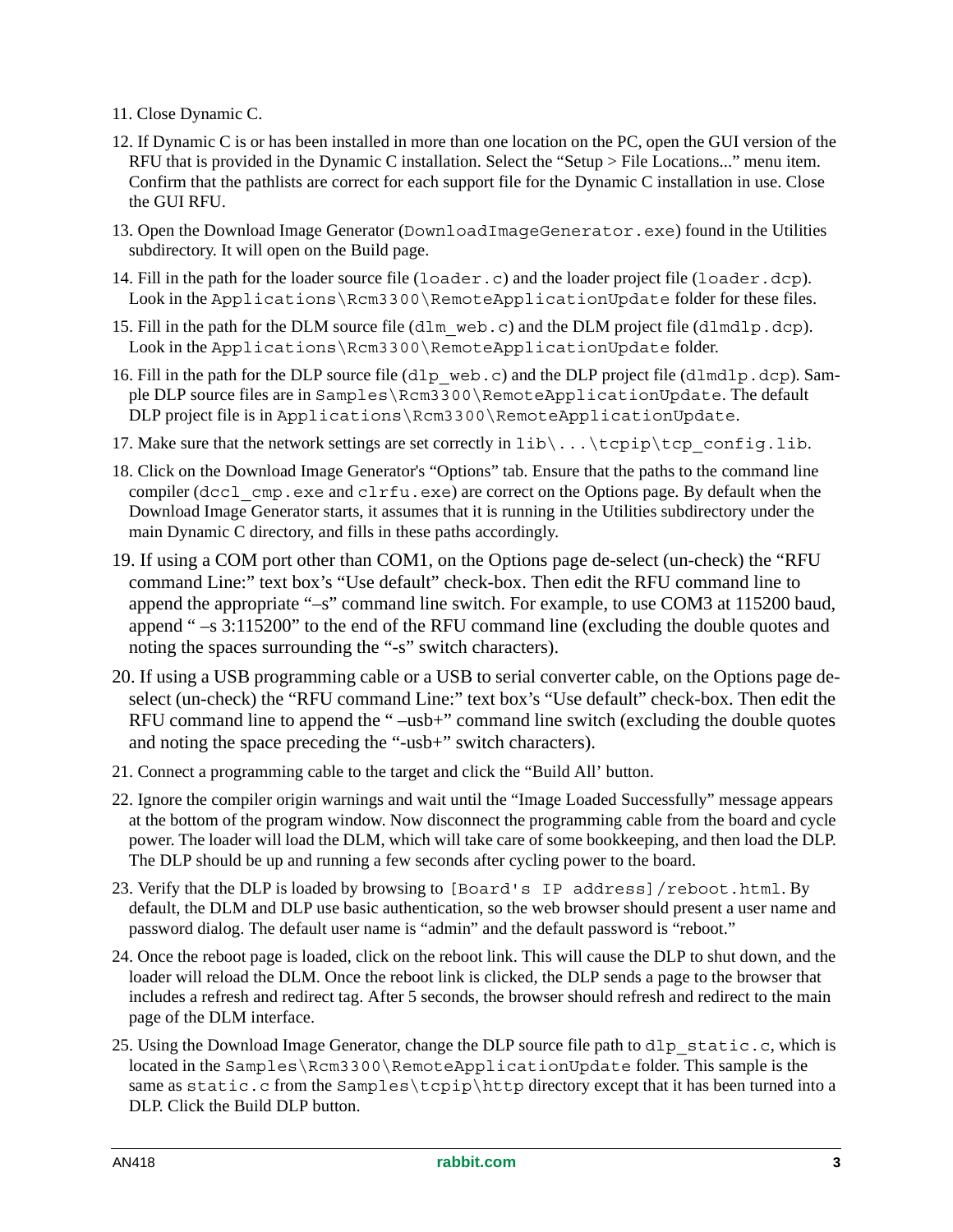- 26. Using the web browser, click on the Upload link from the main page of the DLM.
- 27. On the upload page, click on the Browse button and navigate to the Sample\RCM3300\RemoteApplicationUpdate folder, and choose dlp\_static.dlp.
- 28. Click the Upload button, and the binary will be uploaded to the DLM and stored in the serial flash.
- 29. Click on the Home link to return to the main DLM page. The DLP that was just uploaded will appear as the first item in the list of serial flash images.
- 30. To start the uploaded DLP, click on the Start button next to the name of the DLP.
- 31. A page will be shown indicating that the DLP has been successfully loaded. The DLP should be up and running within a few seconds.
- 32. Set the web browser to the board's IP address. If the browser shows the main DLM index page force it to refresh (click the refresh button or press F5). The web browser should now be showing the same html page as the static.c sample shows.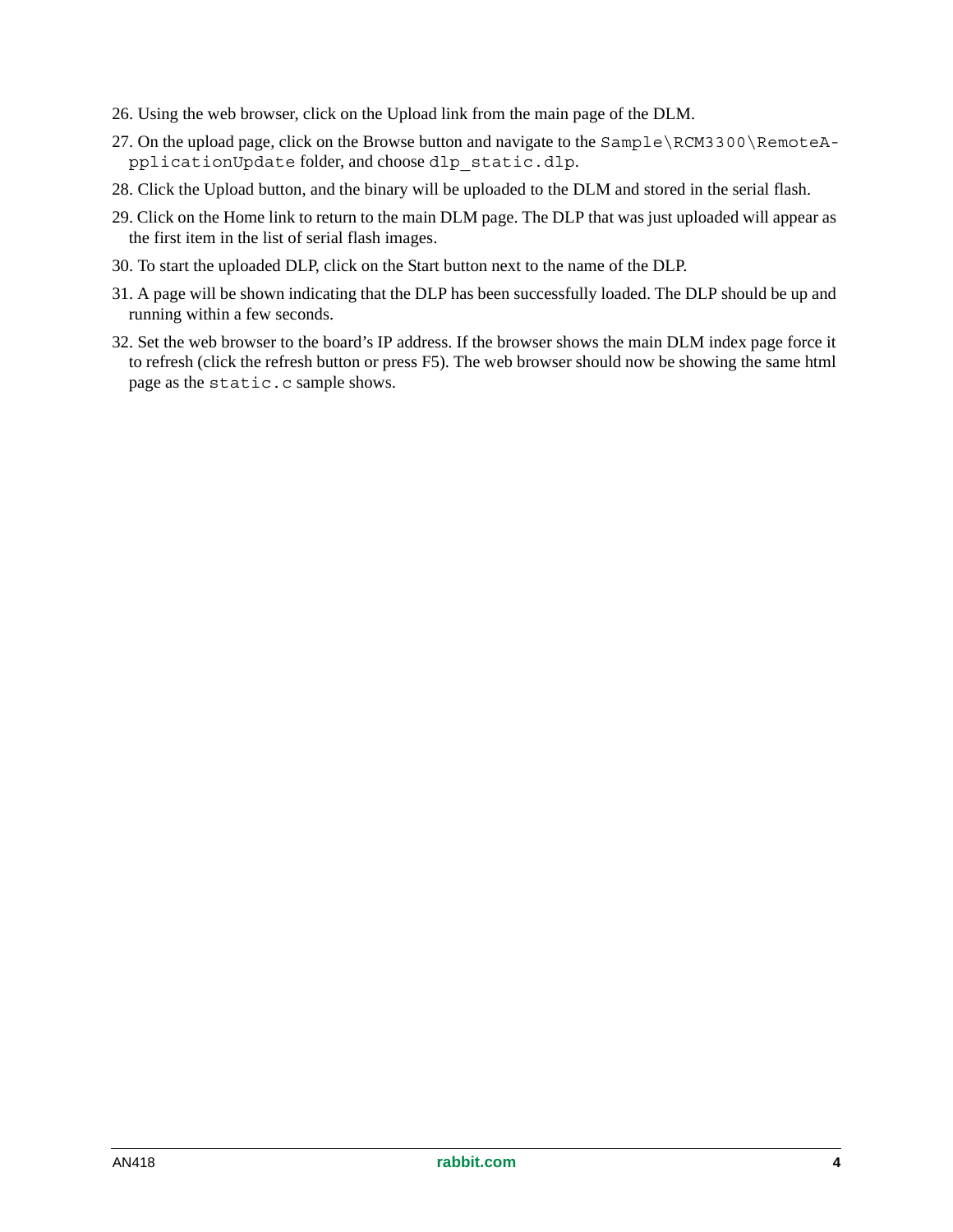# **3. DLP Essentials**

This section describes the basic requirements of a DLP. It is very important that a DLP follow the steps outlined here, and that a program that does not follow these steps is never uploaded to the DLM. The functionality provided in remoteupload.lib ensures that a DLP will be able to restart the DLM. If a program is uploaded to the DLM that does not include the functionality provided in remoteupload.lib, the deployed hardware may never be reachable remotely again.

Sample DLPs are provided in the Samples\Rcm3300\RemoteApplicationUpdate folder.

# <span id="page-4-0"></span>**3.1 Basic Skeleton of a DLP**

The **boldface** lines in the following code are what distinguish a DLP from a non-DLP.

```
#define TCPCONFIG 1 // 1. default network configuration
#define DLP USE HTTP INTERFACE // 2. enable http server
#define HTTP NO FLASHSPEC // 3. no static resources
#use "dcrtcp.lib" // 4. access necessary libraries 
#use "http.lib"
#use "remoteupload.lib"
SSPEC_MIMETABLE_START // 5. required for the http server
  SSPEC_MIME(".html", "text/html"),
  SSPEC MIME(".cqi", "")
SSPEC_MIMETABLE_END
void main(){
  sock init(); // 6. initialization functionshttp init();
  tcp_reserveport(80);
  dlp_init();
  for (i; i) \{ // 7. main program loop
    tcp_tick(NULL);
    http handler();
    dlp_handler();
  }
}
```
Looking at the code for this DLP, there are several things to note. First, the predefined TCP/IP configuration is chosen (1). For instructions on how to set the configuration, refer to lib $\ldots$  \tcpip\tcp\_config.lib. This DLP includes the web interface by defining DLP USE HTTP INTERFACE (2). A custom interface may be used for the DLP in addition to or instead of the web interface.

The macro HTTP\_NO\_FLASHSPEC is defined when the HTTP server has no static resources. Defining this macro reclaims the memory that would otherwise be used for the static resource table. Since the DLP in this example has no other web content except for the DLP interface, HTTP\_NO\_FLASHSPEC is defined (3).

If a custom interface is being used and the HTTP server is not needed, it is not necessary to define HTTP\_NO\_FLASHSPEC. If the application being turned into a DLP already makes use of the HTTP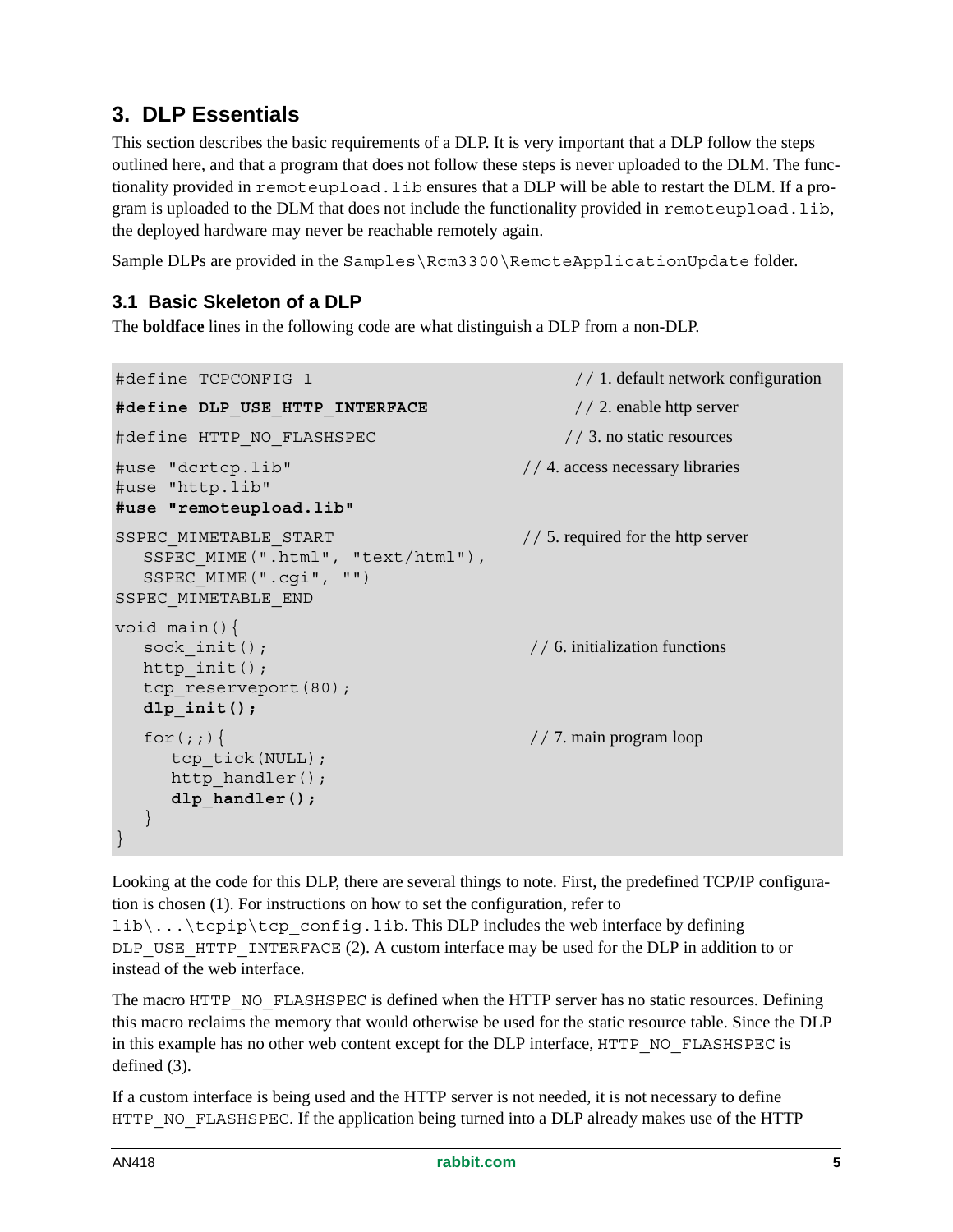server and it uses static resources, you must not define HTTP\_NO\_FLASHSPEC. In this case, make sure that SSPEC\_MAXSPEC is large enough to accommodate the two DLP resources: one html page and one CGI. SSPEC\_MAXSPEC is the number of entries in the dynamic resource table. It defaults to ten.

Next are the #use statements for the main Rabbit TCP/IP library, the HTTP library, and the remote upload library (4). The #use statement for the HTTP library is only required if using the web interface for the DLP, or if the DLP requires the web server.

The MIME table associates resource content types with a file-type resource. The table is created using the SSPEC MIME\* macros; it is only necessary if the DLP is using the web interface (5).

In main(), all of the necessary initialization functions are called  $(6)$ . If the Web interface is not being used, http\_init() and tcp\_reserveport() do not need to be called. Once the initialization is complete, the main body of the program drives the network interface(7). If the web interface is not being used, http\_handler() does not need to be called. Conversely, if the web interface is being used, http\_handler() must be called. In that case, calling tcp\_tick() is redundant because it is called inside http\_handler().

# <span id="page-5-0"></span>**3.2 DLP Specific Macros**

There are several macros that can be defined at the top of a DLP or in a DLP project (via the Project Options dialog on the Defines tab page). The following macros are specific to the DLP.

#### **DLP\_USE\_HTTP\_INTERFACE**

Specifies that the web interface for the DLP is to be used. Defining this requires that all of the HTTP portions in the skeleton program given in [Section 3.1](#page-4-0) be present.

#### <span id="page-5-1"></span>**DLP\_REBOOT\_CGI\_REDIRECTTO(s)**

If the web interface is being used, the page that gets served in the process of rebooting includes a meta refresh tag so that the browser is redirected to the home page of the download manager. Changing this macro will change where the browser is redirected after a reboot to the download manager. For instance, to redirect to www.mysite.com:8080, define this macro as follows:

#define DLP\_REBOOT\_CGI\_REDIRECTTO(s)"www.mysite.com:8080"

#### <span id="page-5-2"></span>**DLP\_REBOOT\_CGI\_REFRESH\_SEC**

This macro controls the number of seconds the browser should wait before refreshing when redirecting to the download manager's home page. The default is 5 seconds.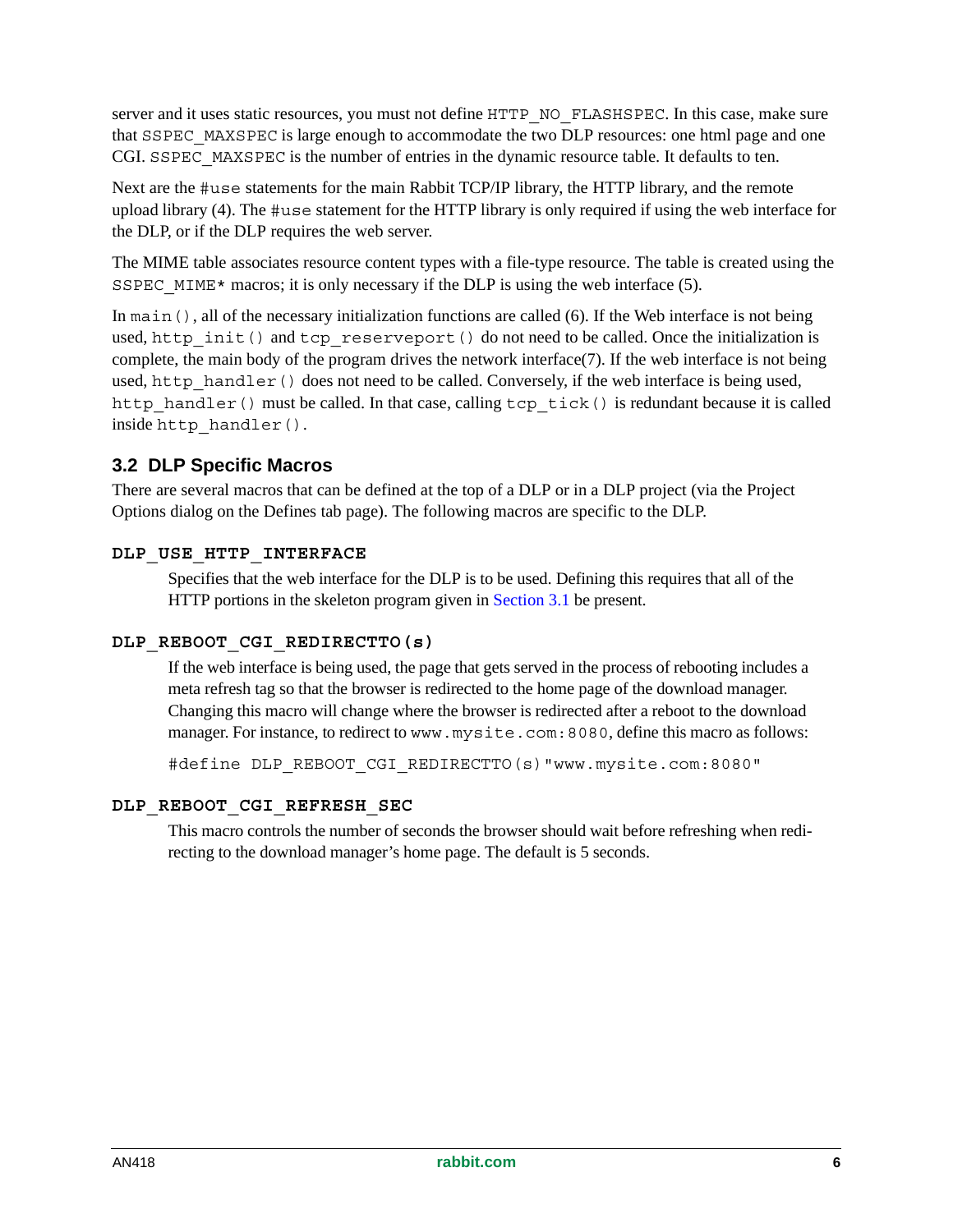#### **DLP\_USE\_CUSTOM\_INTERFACE**

Specifies that a custom interface for the DLP is to be used. A custom interface can be used in addition to or instead of the web interface. If a custom DLP interface is being used, then one or both of the following must be done:

- Set dlp\_do\_reboot to 1 when custom reboot criteria are met and ensure that dlp\_handler() is called regularly (dlp\_handler() will see the flag set to 1 and cause a reboot),
- Call dlp rebootdlm() directly when reboot criteria are met.

Failure to meet these requirements may result in a deployed program that is not able to reboot back to the DLM.

# **4. DLM Essentials**

This section describes the basic requirements of the DLM. The source code for the DLM is located in Applications\Rcm3300\RemoteApplicationUpdate\dlm\_web.c.

## **4.1 Basic Functionality**

The DLM has two main purposes. First, it is responsible for receiving new DLP uploads from a remote client and storing the DLP image in serial flash, and then invoking the parallel flash resident loader to start a selected DLP image. (The user interface for uploading new images is covered in [Section 7.](#page-14-0)) Second, the DLM informs the user of events and problems via configureable email alerts.

During initialization, the DLM can take several different courses of action. Each time the DLM is restarted, the reason for restart is examined. In the case of restart due to hardware reset or watchdog timeout (which will occur for runtime exceptions in the DLP), the DLM will log the timestamp of the restart to the User block, and will send an email alert if so configured. The DLM differentiates between hardware resets and resets due to a watchdog timeout and can be configured to allow different numbers of each type of reset in different time spans. By default, the DLM will allow 10 hardware resets within 3 days and 1 watchdog timeout within 1 day. If the DLM is restarted more than 10 times due to power failure in 3 days or more than 1 time due to a watchdog timeout in 1 day, the currently active DLP will be marked as invalid and will no longer be allowed to run. The DLM can be configured to automatically fall back to the next newest DLP stored in serial flash. Once a restart limit has been reached, an email alert will be sent (if configured) stating that the limit was reached and that an older DLP may be loaded for execution.

If the download manager is not restarted due to a hardware reset or watchdog timeout, it will next attempt to initialize the serial flash. If serial flash initialization fails for any reason, the DLM will send an email alert (if configured to do so) indicating that serial flash initialization failed. The serial flash must have a large enough available partition. The size of the partition defaults to one megabyte, but can be changed with a configuration macro. If the flash contains a single non-DLM partition which consumes the whole flash, the download manager will not work correctly.

If serial flash initialization is successful, and a restart limit has not been reached, the download manager will attempt to start the current active DLP image from serial flash. If the manager is being started for the first time, or if there are no DLP images stored in serial flash, it will attempt to start the DLP image stored in parallel flash that was built as part of the initial Loader/DLM/DLP image.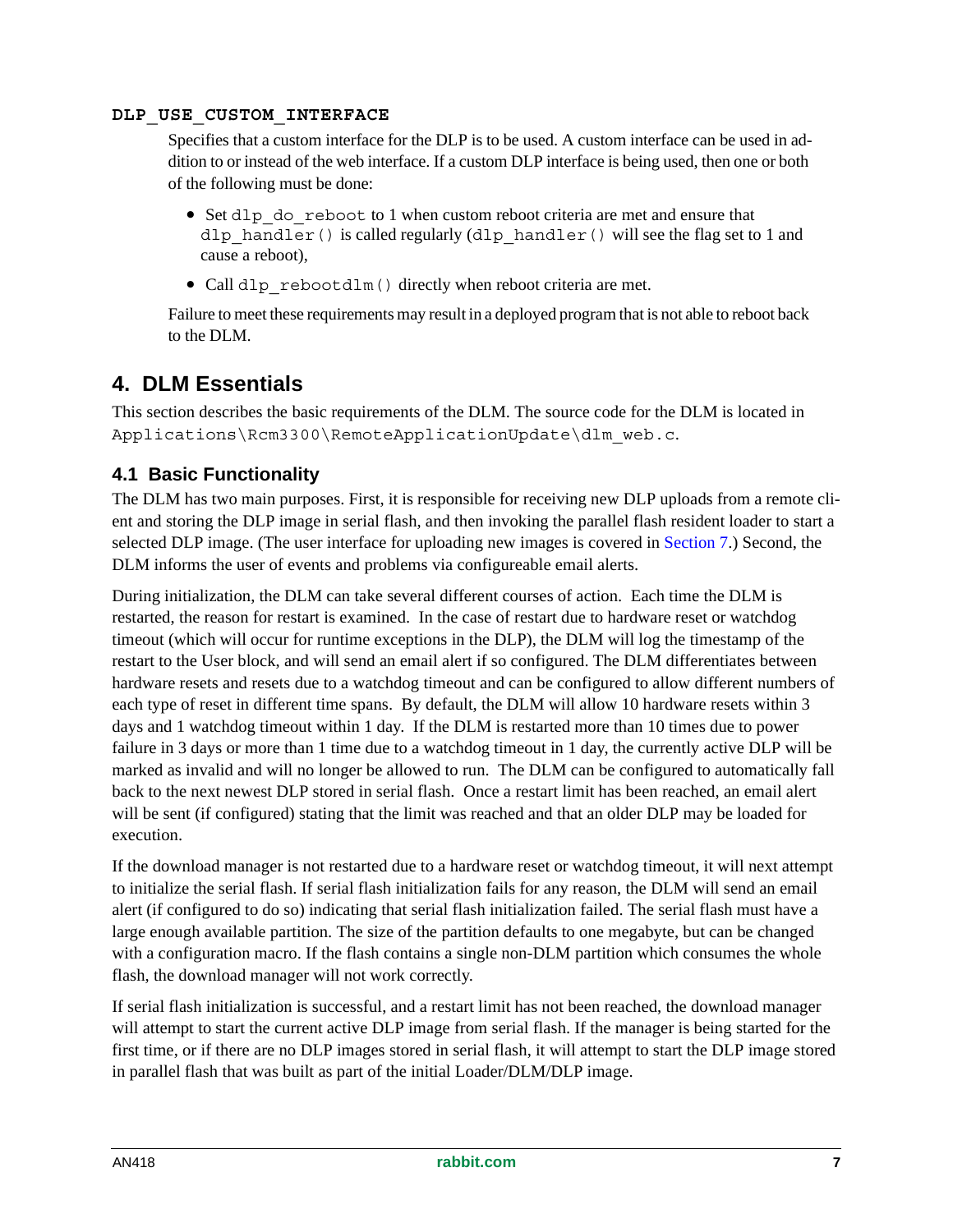Finally, if a restart limit has been reached and the download manager is configured to revert to an older DLP, it will attempt to locate the next newest DLP and invoke the loader to start the image.

# **4.2 DLM Specific Macros**

There are several macros that can be defined at the top of the DLM or in the DLM project (via the Project Options dialog on the Defines tab page). The following macros are specific to the DLM.

```
DLM WATCHDOG RESTART LIMIT (Default is 1)
DLM_WATCHDOG_RESTART_TIME_UNIT (Default is DLM_RESTART_DAY)
DLM WATCHDOG RESTART TIME UNIT COUNT (Default is 1)
```
These macros are used together to determine the number of times a DLP can be restarted within a specified number of seconds due to a watchdog timeout, secondary watchdog timeout (if configured) or runtime error.

The DLM\_WATCHDOG\_RESTART\_TIME\_UNIT macro can be any of the following: DLM\_RESTART\_MINUTE, DLM\_RESTART\_HOUR, DLM\_RESTART\_DAY, DLM\_RESTART\_WEEK, DLM\_RESTART\_MONTH, or DLM\_RESTART\_YEAR.

The DLM\_WATCHDOG\_RESTART\_TIME\_UNIT\_COUNT macro is a multiplier for DLM\_WATCHDOG\_RESTART\_TIME\_UNIT. By default, a DLP can be restarted one time within one day due to a watchdog timeout before the DLM decides to take action.

#### DLM RESTART LIMIT (Default is 10)

**DLM\_RESTART\_TIME\_UNIT** (Default is DLM\_RESTART\_DAY)

```
DLM RESTART TIME UNIT COUNT (Default is 3)
```
These macros are used together to determine the number of times a DLP can be restarted within a specified number of seconds due to a hardware reset or power failure. These macros can be defined with the same values listed in the section above. By default, a DLP can be restarted 10 times within 3 days, before the DLM decides to take action.

#### **DLM\_REVERT\_TO\_OLD\_DLP** (Default is 1)

If set to one, the DLM will attempt to revert to an older version of the DLP if the current DLP is not runnable.

#### **DLM\_START\_DLP\_AFTER\_LOAD** (Default is 0)

If set to one, the DLP will be automatically started after a successful load without any further user intervention.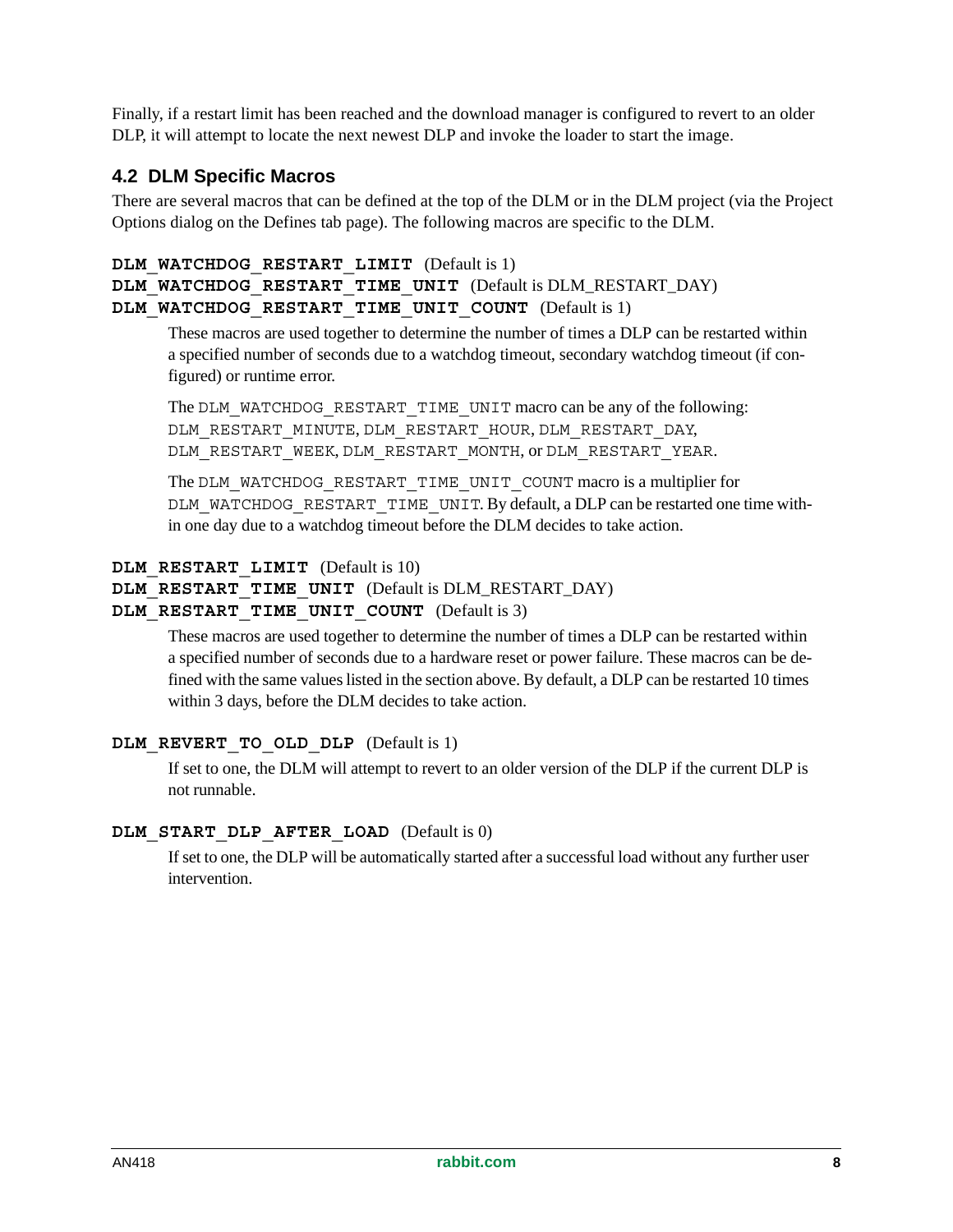### **DLM\_PARTITION\_ONE\_MB** (This is the default)

#### **DLM\_PARTITION\_TWO\_MB**

#### **DLM\_PARTITION\_THREE\_MB**

#### **DLM\_IMAGE\_COUNT** (Default is 3)

The first three of these macros determine how much of the serial flash the download manager will partition for itself. The last macro specifies how the partitioned space will be divided. Define any of the first three, and set the last to an integer. If the macros are not configured, the library will default to partitioning one megabyte and dividing the partition into 3 images.

Make sure that there is room on the serial flash for the partition before installing the download manager on the parallel flash. If the DLM can not partition the serial flash, it will not be able to launch any DLPs.

#### **DLM\_NEW\_DLP\_RESETS\_RESTARTLIMIT**

If this macro is set to 1, the DLM will reset all restart limits when a new DLP is uploaded.

#### **DLM\_ALERT\_EMAIL\_ENABLE** (Default is 1)

This macro must be set to 1 in order for the DLM to send email alerts. Alerts are sent by the DLM when possible user intervention is required, e.g., if the DLP has been restarted the maximum number of times.

#### **DLM\_ALERT\_EMAIL\_ADDRESS\_TO** (Default is myaddress@mydomain.com)

This macro is a string that specifies the email address where DLM alerts are sent. This macro must be defined by the user in order to send email alerts.

#### **DLM\_ALERT\_EMAIL\_ADDRESS\_FROM** (Default is myaddress@mydomain.com)

This macro is a string that specifies the email address DLM alerts are sent from. This macro must be defined by the user in order to send email alerts.

#### **SMTP** SERVER (Default is mymailserver.mydomain.com)

This macro is a string that specifies the mail server.

#### **DLM\_ALERT\_EVERY\_DLM\_RESTART**

If this macro is set to 1, the DLM will send an alert each time it is restarted due to either a hardware reset or watchdog timeout. By default, this macro is set to 1 if email alerts are enabled.

#### **DLM\_ALERT\_EVERY\_DLM\_WDTIMEOUT**

If this macro is set to 1, the DLM will send an alert each time it starts after a watchdog timeout. By default, this macro is set to 1 if email alerts are enabled.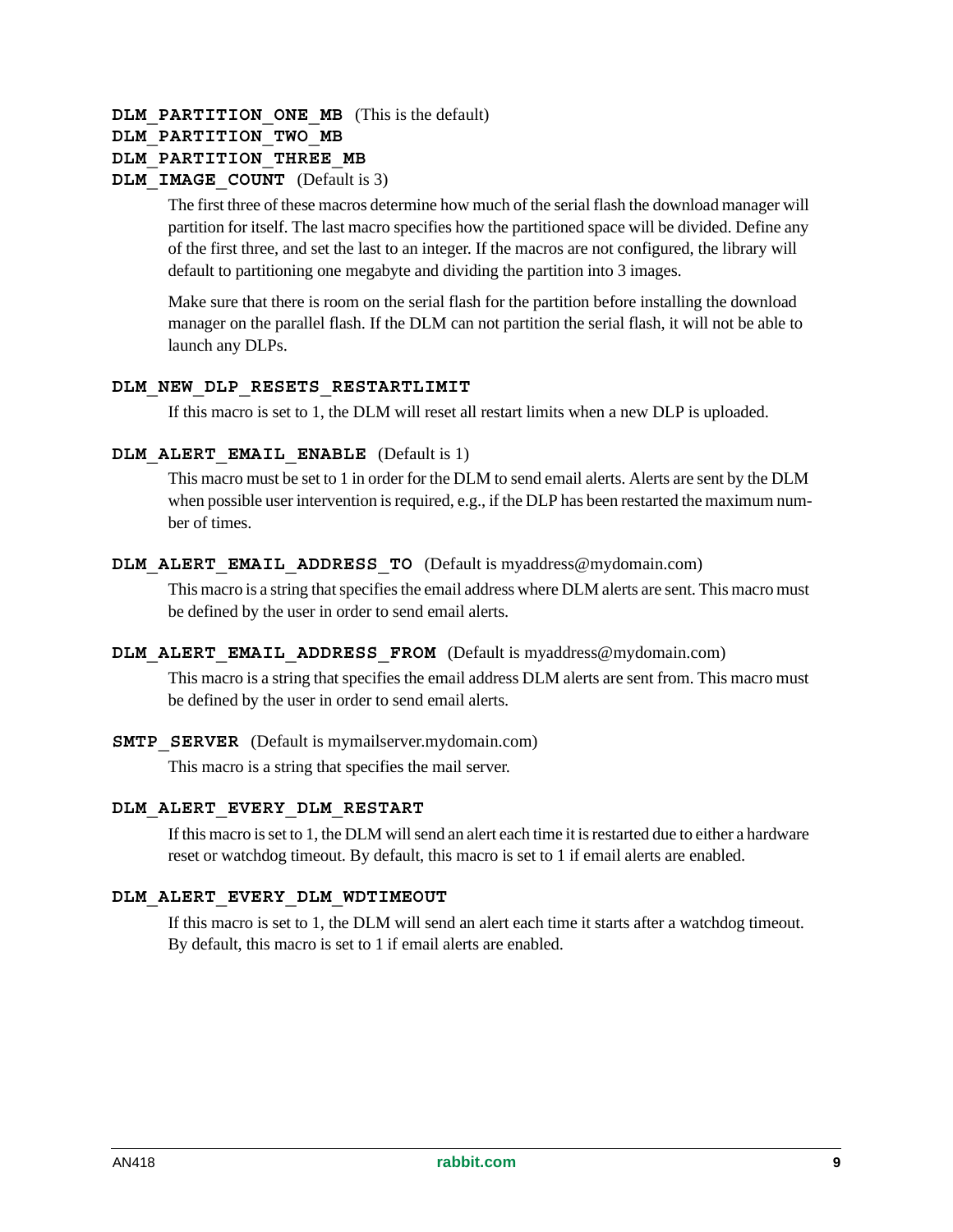#### **DLM\_ALERT\_DLP\_RESTART\_LIMIT**

If this macro is set to 1, the DLM will send an email alert once the DLP has been restarted due to hardware reset or power failure the maximum number of times within the allowed time frame, as set forth by the DLM\_RESTART\_LIMIT, DLM\_RESTART\_TIME\_UNIT, and DLM\_RESTART\_TIME\_UNIT\_COUNT macros. By default, this macro is set to 1 if email alerts are enabled.

#### **DLM\_ALERT\_DLP\_WDRESTART\_LIMIT**

If set to 1, the DLM will send an email alert once the DLP has been restarted due to watchdog timeout the maximum number of times within the allowed time frame, as set forth by the DLM\_WATCHDOG\_RESTART\_LIMIT, DLM\_WATCHDOG\_RESTART\_TIME\_UNIT, and DLM\_WATCHDOG\_RESTART\_TIME\_UNIT\_COUNT macros. By default, this macro is set to 1 if email alerts are enabled.

#### **DLM\_ALERT\_DLP\_RUNTIME\_ERROR**

If set to 1, the DLM will send an email alert if it is restarted due to a secondary watchdog timeout or runtime error the maximum number of times within the allowed time frame (the watchdog restart time frame is also used for runtime errors). By default, this macro is set to 1 if email alerts are enabled.

#### **DLM\_ALERT\_REVERT\_TO\_OLD\_DLP**

If set to 1, the DLM will send an email alert if it reverts to an older version of the DLP (if so configured). By default, this macro is set to 1 if email alerts are enabled.

#### **DLM\_ALERT\_DLP\_NOT\_RUNNABLE**

If set to 1, the DLM will send an email alert if the DLP image is not runnable, and will indicate the reason for not being able to run the image. By default, this macro is set to 1 if email alerts are enabled.

#### **DLM\_ALERT\_SFLASH\_INIT\_FAIL**

If set to 1, the DLM will send an email alert if it was unable to initialize serial flash on startup. By default, this macro is set to 1 if email alerts are enabled.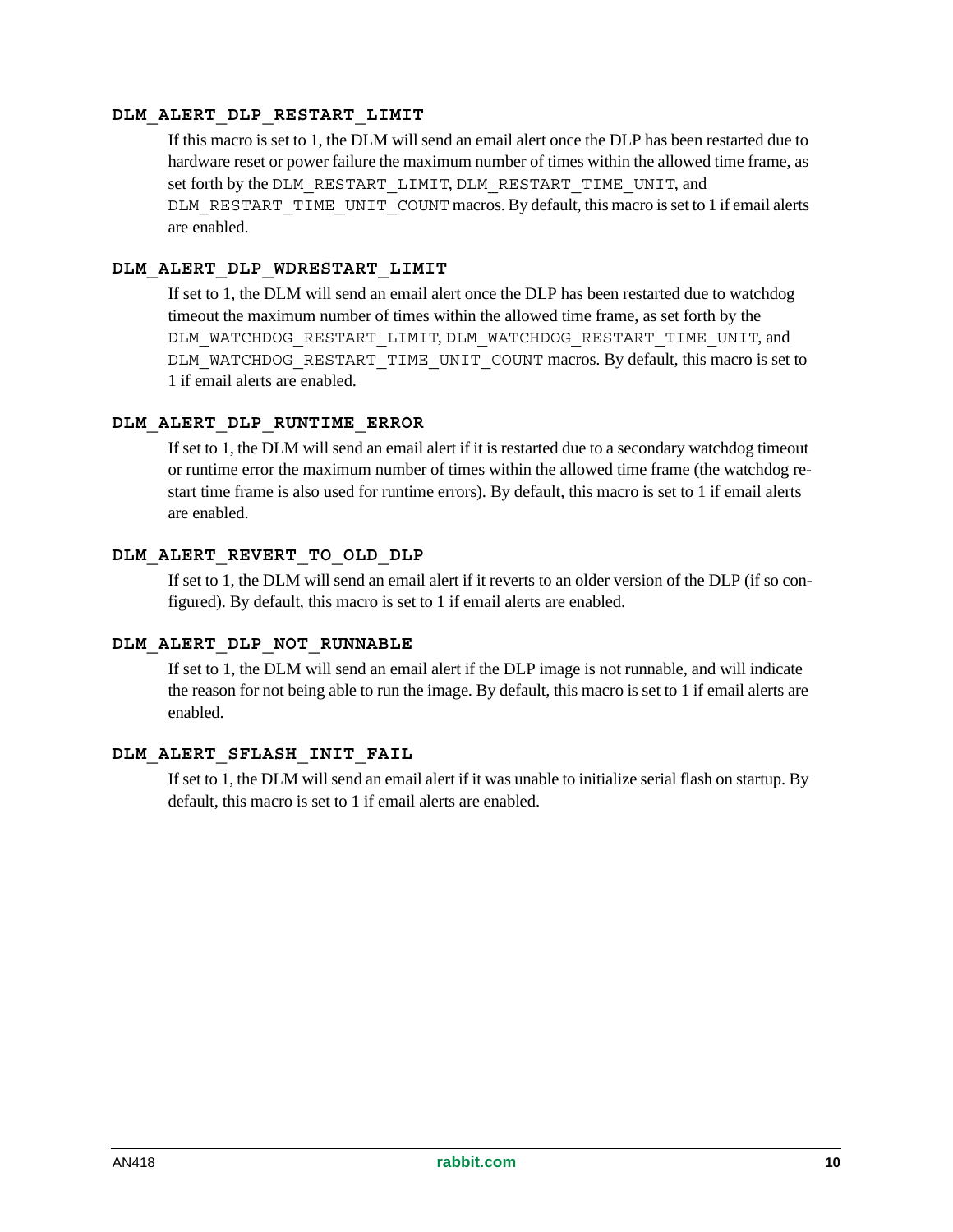# **5. DLM/DLP Shared Macros**

Several macros are used by both the DLM and DLP. Since the DLP and DLM can share the same project file, these macros are best defined in the Defines tab page of the Project Options dialog box so that the macro definitions are visible to the compilation of both the DLM and DLP. These macros can also be changed in remoteuploaddefs.lib.

#### **RUPL\_USER\_NAME** (Default is "admin")

This macro is a string that specifies the default user name for authentication when accessing password protected resources via the Web interface.

#### **RUPL\_USER\_PASSWORD** (Default is "reboot")

This macro is a string that specifies the default password for authentication when accessing password protected resources via the Web interface.

#### **RUPL\_ADMIN\_GROUP** (Default is 0x0002)

This macro specifies the default user group for accessing resources within the web server.

#### **RUPL\_HTTP\_SERVER\_AUTH** (Default is SERVER\_AUTH\_NONE)

This macro specifies the method used for authenticating users in the web interface. This macro can be SERVER\_AUTH\_DIGEST for digest authentication, SERVER\_AUTH\_BASIC for basic authentication, or SERVER\_AUTH\_NONE for no user authentication.

If digest authentication is used, then USE\_HTTP\_DIGEST\_AUTHENTICATION must be defined to 1 prior to the #use statements for remoteuploaddefs.lib and http.lib.

#### **RUPL\_SAVE\_RESTORE\_NETWORK\_PARAMS** (Default is 0)

If this macro is set to 1, the current network configuration will be saved to the User block when switching between the DLM/DLP, only if the configuration has changed. This allows the run time setting of the device's IP address from either the DLM or DLP and having the setting reflected in the other.

#### **RUPL\_USER\_BLOCK\_OFFSET** (Default is 0)

This macro gives the DLM and the DLP the location in the User block where various pieces of configuration information can be stored. The User block will only be used for storing power-on parameters such as IP address, netmask, gateway, etc., and restart information. This macro defaults to 0 which is the start of the User block.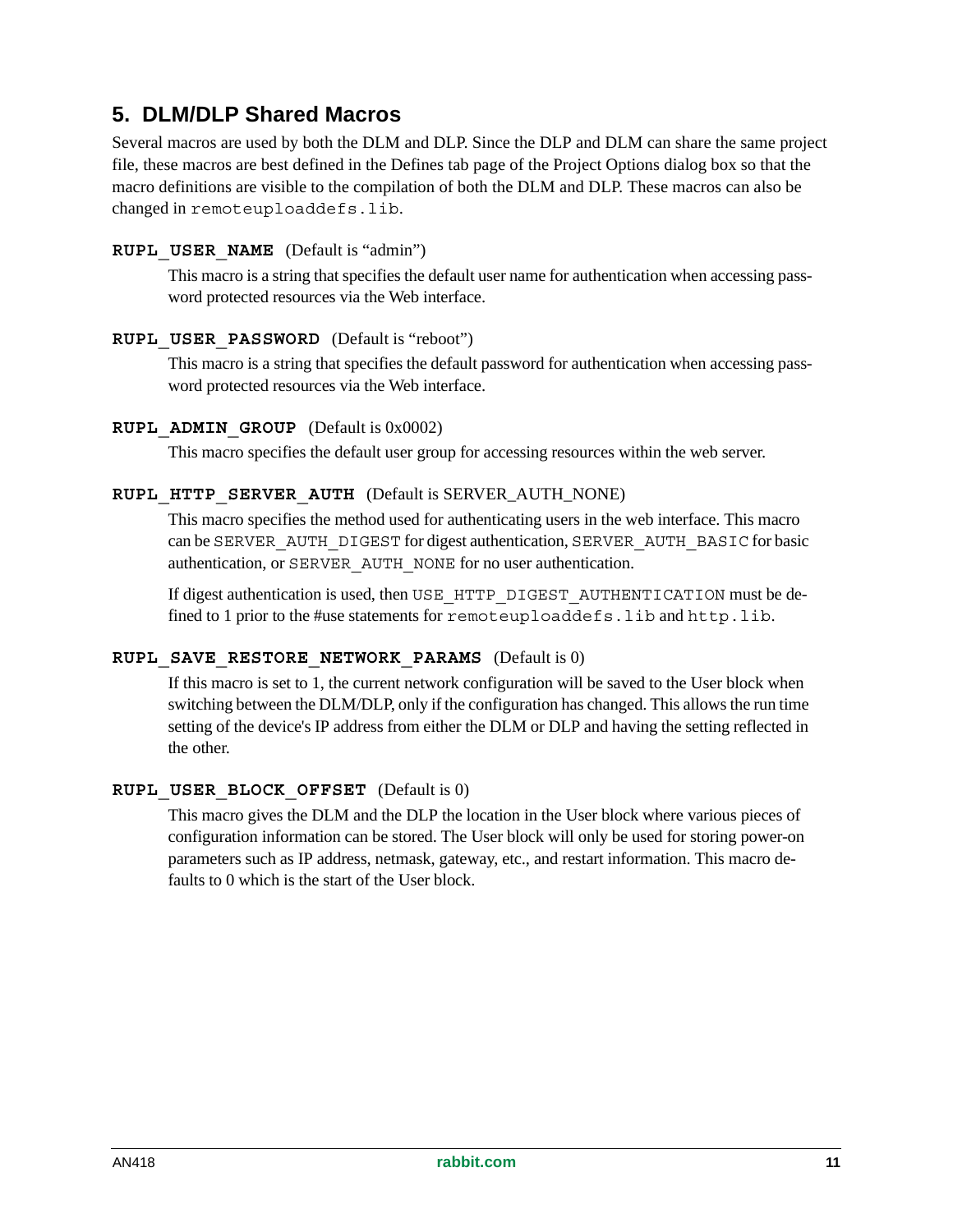# <span id="page-11-0"></span>**6. Download Image Generator Utility**

The Download Image Generator Utility (DownloadImageGenerator.exe) is located in the Utilities directory under the main Dynamic C directory, and is used for generating binary images for use with the DLM. DLM and DLP images are stored with length and CRC information at the front and back respectively of the executable portion of the image. To build a parallel flash image that contains the loader, DLM, and DLP or a serial flash DLP image, this utility must be used.

# **6.1 Build Page**

The Build page is where the pathnames for the loader, the DLM and the DLP are specified

| <b>Download Image Generator</b> |                                                                   | $\Box$ $\Box$ $\times$ |
|---------------------------------|-------------------------------------------------------------------|------------------------|
| <b>Build</b>   Output   Options |                                                                   |                        |
| Setup                           |                                                                   |                        |
| Loader source path:             | C:\DC_960\Applications\RCM3300\RemoteApplicationUpdate\loader.c   |                        |
| Loader project file path:       | C:\DC_960\Applications\RCM3300\RemoteApplicationUpdate\loader.dcp |                        |
|                                 |                                                                   |                        |
|                                 |                                                                   |                        |
| DLM source path:                | C:\DC_960\Applications\RCM3300\RemoteApplicationUpdate\dlm_web.c  |                        |
| DLM project file path:          | C:\DC_960\Applications\RCM3300\RemoteApplicationUpdate\dlmdlp.dcp |                        |
|                                 |                                                                   |                        |
|                                 |                                                                   |                        |
| DLP source path:                | C:\DC_960\Samples\RCM3300\RemoteApplicationUpdate\dlp_web.c       |                        |
| DLP project file path:          | C:\DC_960\Applications\RCM3300\RemoteApplicationUpdate\dImdlp.dcp |                        |
|                                 |                                                                   |                        |
|                                 | <b>Build DLP</b>                                                  |                        |
|                                 |                                                                   |                        |
|                                 |                                                                   |                        |
|                                 |                                                                   | Build All              |
|                                 |                                                                   |                        |

**Figure 2. Build Page of the Download Image Generator Utility**

Loader source path - specifies the path to the loader source code.

Loader project file path - specifies the project file to use when compiling the loader source.

DLM source path - specifies the path to the DLM source code.

DLM project file path - specifies the project file to use when compiling the DLM source. The DLM and DLP can generally use the same project file.

DLP source path - specifies the path to the DLP source code.

DLP project file path - specifies the project file to use when compiling the DLP source. The DLM and DLP can generally use the same project file.

Build DLP - builds a .dlp file that can be uploaded to the download manager.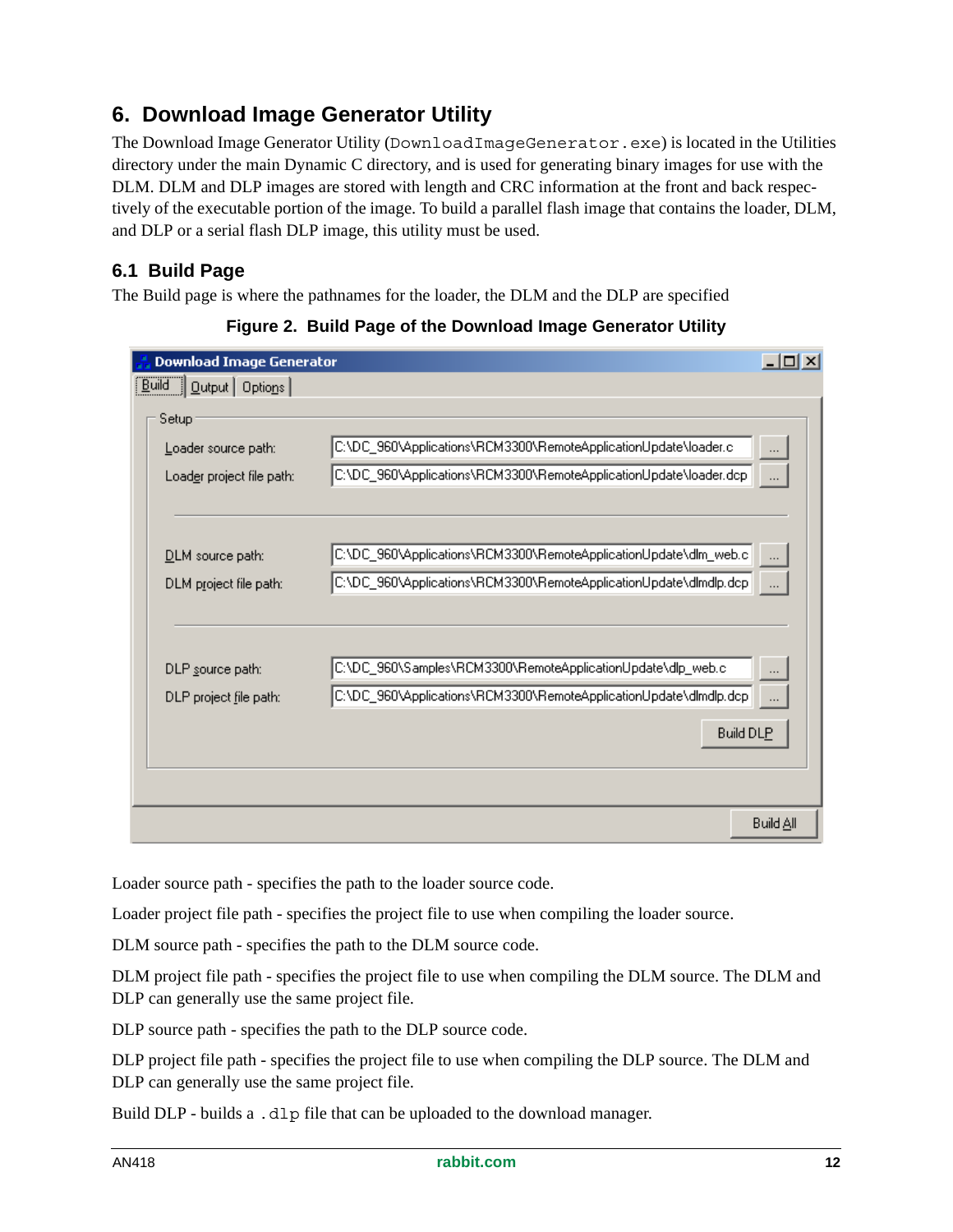Build All - builds the initial binary image that must be placed on the parallel flash using a serial connection.

### **6.1.1 Building the Initial Loader/DLM/DLP**

To put an initial version of the Loader/DLM/DLP combination onto the parallel flash of the desired target, fill in all of the edit boxes on the Build page as well as the Paths edit boxes on the Options page and click the Build All button. This will compile the DLM, DLP and Loader into one downloadable image, and will download the image to the target if the "Upload full image via RFU" checkbox is checked.

#### **6.1.2 Building a DLP**

To upload a new DLP to a running DLM, this utility must be used to create the .dlp file for the DLP. The DLM expects that uploaded DLPs will contain the length of the file as the first four bytes of the file, along with a CRC and a few other pieces of information at the tail end of the file. This utility takes care of all of the details that the DLM expects of uploaded files. To create a .dlp file, fill in the path to the DLP source and click the Build DLP button. The newly created .dlp file will be placed in the same directory as the DLP source file.

# **6.2 Output Page**

The Output page shows the output from the command line compiler and from the command line RFU.





If any compilation errors are encountered, the utility will stop and not attempt to compile any more source or download a .bin file to the target. The origin warnings generated during the compilation of the loader can be ignored.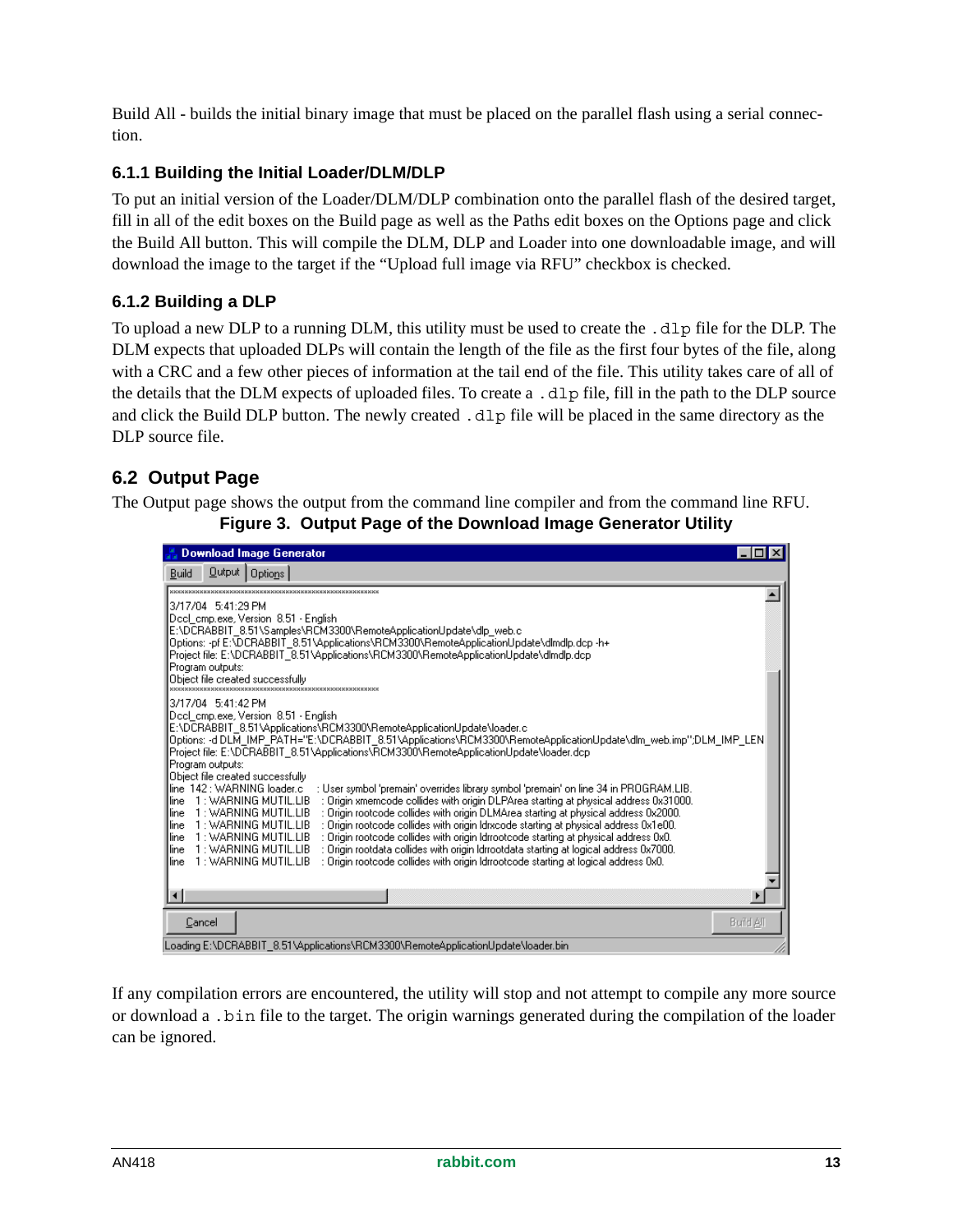# **6.3 Options Page**

The Options page allows you to change path names for the command line compiler and the command line RFU as well as the command lines that are passed to these programs.

|  |  | Figure 4. Options Page of the Download Image Generator Utility |  |  |  |
|--|--|----------------------------------------------------------------|--|--|--|
|--|--|----------------------------------------------------------------|--|--|--|

| Download Image Generator |                                                                                  |           |
|--------------------------|----------------------------------------------------------------------------------|-----------|
| Build   Output Dptions   |                                                                                  |           |
| Paths                    |                                                                                  |           |
|                          | Command line compiler path: E:\DCRABBIT_8.51\Dccl_cmp.exe                        | $\cdots$  |
| Command line RFU path:   | E:\DCRABBIT_8.51\Utilities\clRFU.exe                                             | $\cdots$  |
|                          | Upload full image via RFU<br>ঢ়                                                  |           |
| <b>Command Lines</b>     |                                                                                  |           |
| DLM command line:        | -pf E:\DCRABBIT_8.51\Applications\RCM3300\RemoteApplicationUpdate\dlmdlp.dcp-h+  |           |
|                          | $\nabla$ Use default                                                             |           |
| DLP command line:        | -pf E:\DCRABBIT_8.51\Applications\RCM3300\RemoteApplicationUpdate\dlmdlp.dcp -h+ |           |
|                          | $\nabla$ Use default                                                             |           |
| Loader command line:     | -d DLM_IMP_PATH=\"E:\DCRABBIT_8.51\Applications\RCM3300\RemoteApplicationUp      |           |
|                          | $\nabla$ Use default                                                             |           |
| <b>RFU</b> command line: | E:\DCRABBIT_8.51\Applications\RCM3300\RemoteApplicationUpdate\loader.bin -v      |           |
|                          | Use default<br>⊽                                                                 |           |
|                          |                                                                                  |           |
|                          |                                                                                  | Build All |
|                          |                                                                                  |           |

The utility assumes that it is starting from the Utilities directory under the main directory in Dynamic C and fills in the paths to the command line compiler and command line RFU accordingly. If the utility is being run from somewhere else, these paths will have to be filled in manually. The command line edit boxes will most likely not need to be used, but are provided to give extra control over the way that the command line compiler and command line RFU are invoked.

Command line compiler path - Specifies the path to the command line compiler executable (dccl\_cmp.exe).

Command line RFU path - Specifies the path the command line RFU (clRFU.exe).

Upload full image via RFU - If this box is checked, the full binary image (Loader/DLM/DLP) will be uploaded via a serial connection using the command line RFU.

DLM command line - Gives the default command line used to compile the DLM. If "Use Default" is unchecked, it is possible to change the command line that is given to the command line compiler.

DLP command line - Gives the default command line used to compile the DLP. If "Use Default" is unchecked, it is possible to change the command line that is given to the command line compiler.

Loader command line - Gives the default command line used to compile the Loader. If "Use Default" is unchecked, it is possible to change the command line that is given to the command line compiler.

RFU command line - Gives the default command line used to invoke the RFU. If "Use Default" is unchecked, it is possible to change the command line that is given to the command line RFU.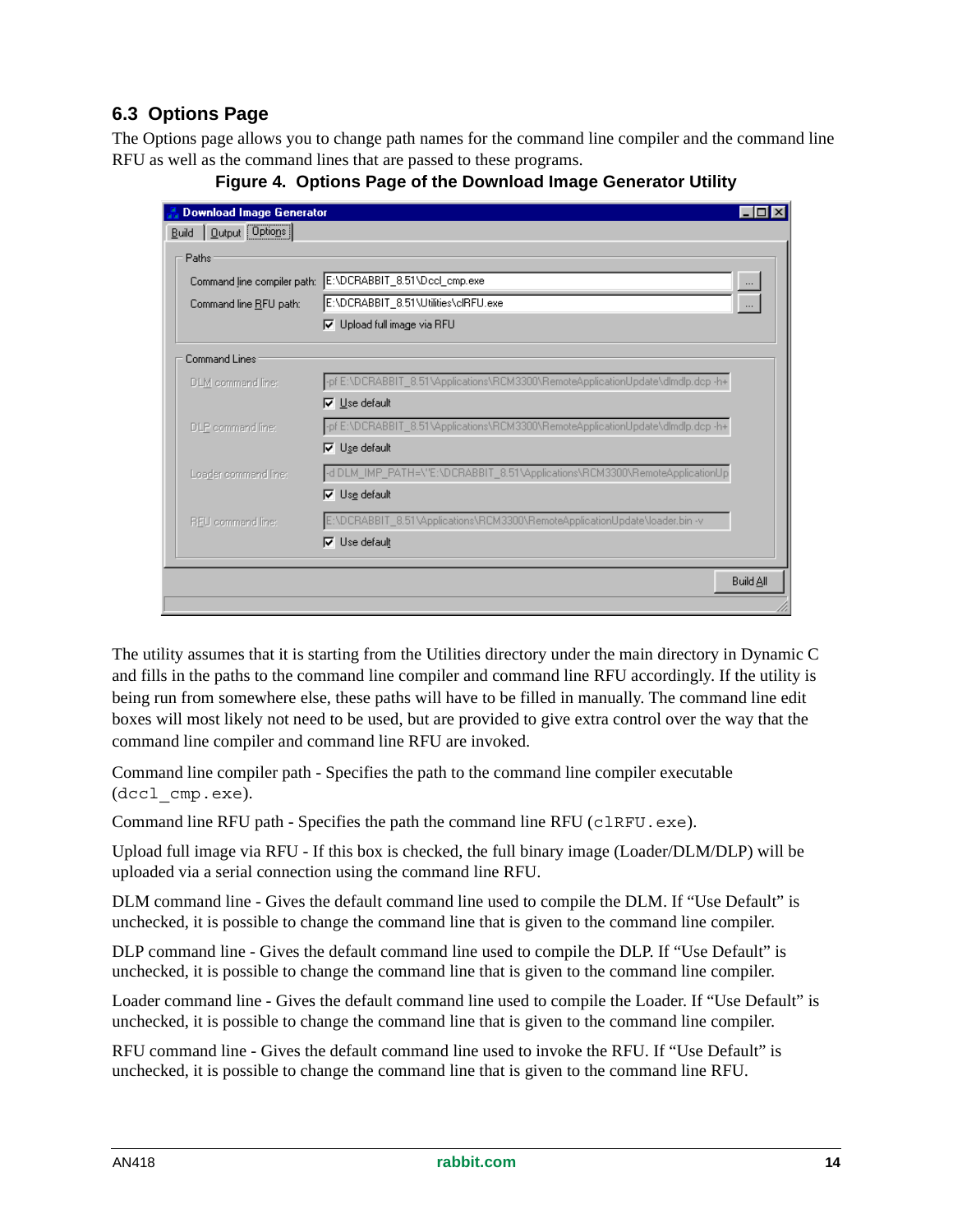# <span id="page-14-0"></span>**7. DLM/DLP Interfaces**

This section describes the remote user interface.

## **7.1 DLM Home Page**

The main page of the DLM allows the remote user to check the status of the download manager, upload a new DLP image, start the parallel flash resident flash image, or any DLP image stored in serial flash.

**Figure 5. DLM Home Page**

| Download Manager - Microsoft Internet Explorer                                                                                                                                                                                                                                                                                                                                                                                                                                                          | $\overline{\phantom{a}}$ . $\overline{\phantom{a}}$ |
|---------------------------------------------------------------------------------------------------------------------------------------------------------------------------------------------------------------------------------------------------------------------------------------------------------------------------------------------------------------------------------------------------------------------------------------------------------------------------------------------------------|-----------------------------------------------------|
| – Edit<br>File<br><b>Favorites</b><br><b>View</b><br>Help<br>Tools                                                                                                                                                                                                                                                                                                                                                                                                                                      |                                                     |
| $\rightarrow$<br>$\begin{picture}(120,10) \put(0,0){\line(1,0){10}} \put(15,0){\line(1,0){10}} \put(15,0){\line(1,0){10}} \put(15,0){\line(1,0){10}} \put(15,0){\line(1,0){10}} \put(15,0){\line(1,0){10}} \put(15,0){\line(1,0){10}} \put(15,0){\line(1,0){10}} \put(15,0){\line(1,0){10}} \put(15,0){\line(1,0){10}} \put(15,0){\line(1,0){10}} \put(15,0){\line($<br>Search a Favorites<br><b>SHistory</b><br>W<br>団<br>BA-<br>$\Leftrightarrow$ Back $\star \Rightarrow \star \textcircled{3}$<br>4 | Links <sup>&gt;&gt;</sup>                           |
| Address <sup>e</sup>                                                                                                                                                                                                                                                                                                                                                                                                                                                                                    | ⊘Go                                                 |
|                                                                                                                                                                                                                                                                                                                                                                                                                                                                                                         |                                                     |
| Rabbit Semiconductor Download Manager                                                                                                                                                                                                                                                                                                                                                                                                                                                                   |                                                     |
| View current download manager status<br><b>Status</b>                                                                                                                                                                                                                                                                                                                                                                                                                                                   |                                                     |
| Upload new DLP image<br>Upload                                                                                                                                                                                                                                                                                                                                                                                                                                                                          |                                                     |
| Parallel flash image                                                                                                                                                                                                                                                                                                                                                                                                                                                                                    |                                                     |
| <b>Start</b><br>Parallel flash image - 148112 bytes                                                                                                                                                                                                                                                                                                                                                                                                                                                     |                                                     |
| Serial flash images (Maximum images: 3, Maximum image size: 348480 bytes)                                                                                                                                                                                                                                                                                                                                                                                                                               |                                                     |
| <b>Start</b><br>newdlp.bin - 241534 bytes, received on 01/15/2004 at 13:36:36                                                                                                                                                                                                                                                                                                                                                                                                                           |                                                     |
| Internet<br>Done                                                                                                                                                                                                                                                                                                                                                                                                                                                                                        |                                                     |

In the above screen shot, the header line above the serial flash image indicates that the download manager is configured to store up to 3 DLP images in its serial flash, each of which can be up to 348480 bytes in size. The download manager can be directed to start any of the available DLP images by clicking on the Start button associated with the desired image.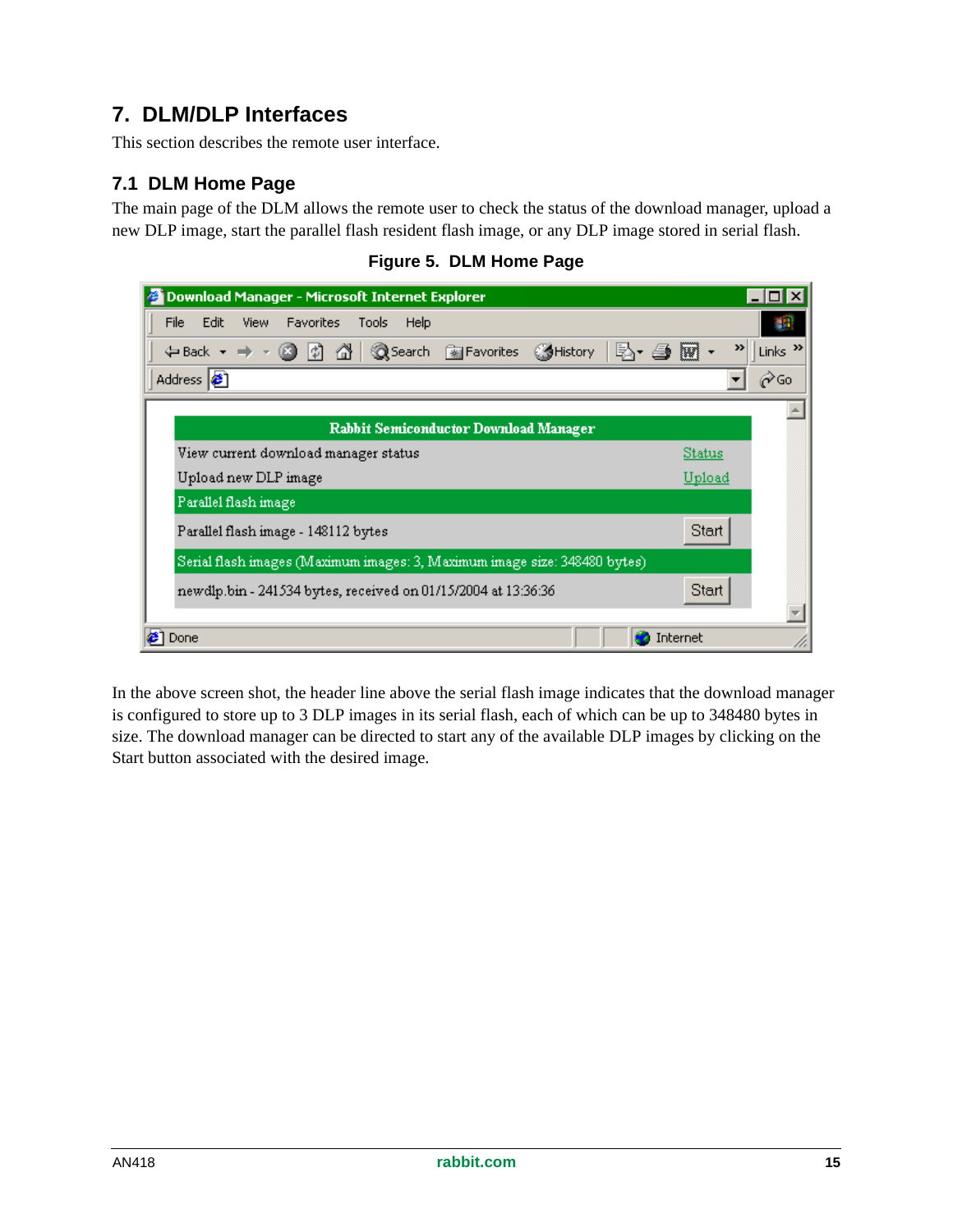# **7.2 DLM Upload Page**

Clicking on the Upload link from the DLM home page makes the following form appear. **Figure 6. DLP Upload Form**

| <b>B</b> HTTP Upload Form - Microsoft Internet Explorer                                              | $\Box$ D $x$                                   |
|------------------------------------------------------------------------------------------------------|------------------------------------------------|
| Edit<br><b>File</b><br>View<br>Favorites<br><b>Tools</b><br>Help                                     | ш                                              |
| 4 QSearch Ma Favorites GHistory<br>岡<br>$\Leftrightarrow$ Back $\rightarrow$ $\rightarrow$ $\otimes$ | $\rightarrow$<br>Links $\mathbf{v}$<br>卧手<br>▩ |
| Address $\left  \bullet \right $                                                                     | ⊘Go                                            |
|                                                                                                      |                                                |
|                                                                                                      |                                                |
| <b>Rabbit Semiconductor Download Manager</b>                                                         |                                                |
| DLP to upload                                                                                        | Browse                                         |
| Run DLP after<br>upload                                                                              |                                                |
| Upload                                                                                               | Home                                           |
|                                                                                                      |                                                |
| Done                                                                                                 | Internet                                       |

This form allows the remote user to select a DLP image (built using the Download Image Generator Utility) from their local computer, and upload it to the download manager. If the "Run DLP after upload" checkbox is checked, the download manager will automatically start the DLP if the upload is successful.

### **7.3 DLM Upload Status Page**

Once an image is uploaded, the download manager displays the upload status page.

| Upload status - Microsoft Internet Explorer                                                       | $\Box$                         |
|---------------------------------------------------------------------------------------------------|--------------------------------|
| <b>File</b><br>Edit<br><b>Favorites</b><br><b>View</b><br>Tools<br>Help                           |                                |
| ↓Back → → ◎ 図 企   ◎Search 国Favorites ③History<br>5. 4 m                                           | »<br>Links <sup>&gt;&gt;</sup> |
| Address <sup>e</sup>                                                                              | ⊘Go                            |
|                                                                                                   |                                |
|                                                                                                   |                                |
| Rabbit Semiconductor Download Manager                                                             |                                |
| Loading image                                                                                     |                                |
| Handled 241534 bytes in 19.575003 seconds (12338.903300 bytes/sec). Upload<br>Home<br>successful. |                                |
|                                                                                                   |                                |
|                                                                                                   |                                |
|                                                                                                   |                                |
|                                                                                                   |                                |
| æ1<br>Internet<br>Done                                                                            |                                |

If the upload was successful, the number of bytes received and the elapsed time is shown. If the upload fails, the reason for failure is shown.